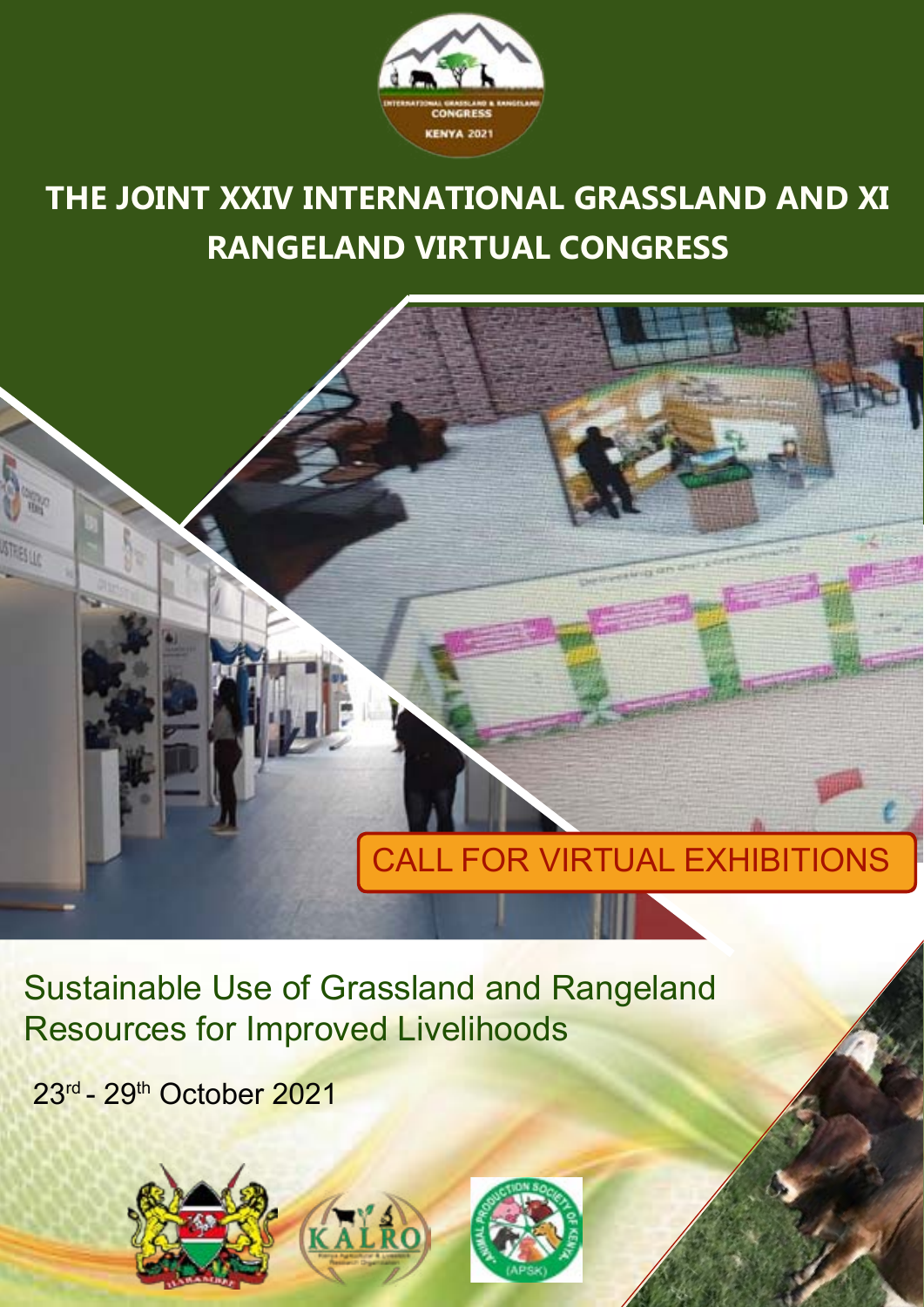1

The organizing committee of the Joint XXIV International Grassland and XI International Rangeland Congress invites you to be part of the world's largest and most significant international grassland/rangeland Congress covering various aspects including grass and range ecology, forage production and utilization, tourism and wildlife, climate change, pastoralism, gender and youth). The Joint Congress will be hosted virtual by Kenya from 23rd to 29th October 2021. It will bring together many people (scientists, policy makers, extension workers, farmers, pastoralists, ranchers, academia, students, civil society, conservationists, etc.) with various interests in rangelands and grasslands from all corners of the globe.

#### **THE JOINT INTERNATIONAL GRASSLAND AND INTERNATIONAL RANGELAND VIRTUAL CONGRESS**

#### **KENYA 23 - 29 OCTOBER 2021**

#### **VIRTUAL EXHIBITION PROSPECTUS.**

This will be the first time the Joint IGC-IRC is hosted in Africa. It will therefore provide a rare opportunity to showcase the unique tropical savannah grassland and rangeland ecosystems and their mesmerizing wildlife, livestock production systems, culture, Research & Development and management techniques to an international audience.



Congress website: <http://2020kenya-igc-irc.rangelandcongress.org/> 2

The National organizing committee has planned for a virtual information Market Place/Trade Show. The aim of the market/trade show will be to showcase grassland and rangeland technologies, innovations, products and services.

The exhibitors will include seed companies, feed manufacturers, agro-chemical firms, national & international research institutes, County and government institutions, international development organizations, ICT institutions, universities and other grassland and rangeland based enterprises. Congress sponsors will be offered free information virtual booth space depending on level of sponsorship.

Reservation for virtual booth space should be made to using congress email.

*(Recieved 30th September 2021)*

**Shell scheme booth** Will be virtual

#### **Booth Type Standard Payment Booth Type Standard Payment**

\$ 250 per booth

## Call For Virtual Exhibitions

## Price Details

1

*Virtual exhibition booth*

Sustainable Use of Grassland and Rangeland Resources for Improved Livelihoods

of Gra

Sustainable Use of Grassland and Rangeland Resources for Improved Livelihoods

Use of Grass